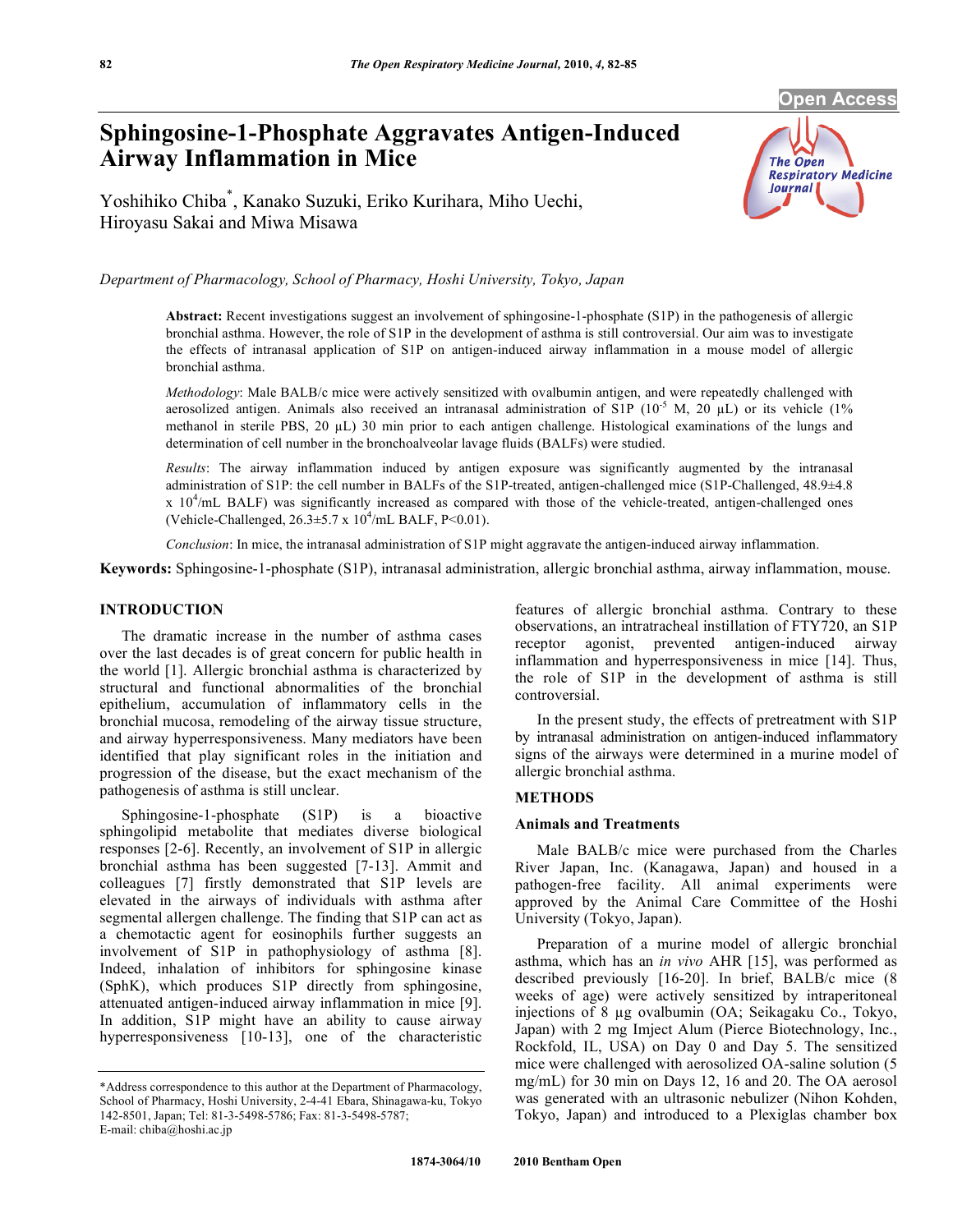(130 x 200 mm, 100 mm height) in which the mice were placed. The animals also received intranasal administration of S1P  $(10^{-5}$  M, 20  $\mu$ L) or its vehicle  $(1\%$  methanol in sterile PBS,  $20 \mu L$ ) 30 min prior to each antigen challenge by the method previously described [18]. The dose of S1P was decided based on the previous report [7]. Twenty-four hours after the last OA challenge, mice were sacrificed by exsanguination from abdominal aorta under urethane (1.6 g/kg, i.p.; Sigma and Aldrich, St. Louis, MO) anesthesia. Then histologic examination and cell count in bronchoalveolar lavage (BAL) fluid were carried out by the methods previously described [18].

## **Statistical Analyses**

 The cell counts data were expressed as the mean with S.E. Statistical significance of difference was determined by unpaired Student's *t*-test or two-way analysis of variance (ANOVA) with *post hoc* Bonferroni/Dunn (StatView for

Macintosh ver. 5.0, SAS Institute, Inc., NC). A value of p<0.05 was considered significant.

## **RESULTS AND DISCUSSION**

 In the present study, we used our well-established murine model of allergic bronchial asthma [16-20]. Histochemical examination using hematoxylin and eosin staining revealed a marked lung inflammation in the repeatedly antigenchallenged mice (Fig. **1C**) as compared with the control animals (Fig. **1A**): a marked infiltration of inflammatory cells, mainly eosinophils, was observed in the lungs of the antigen-challenged mice. The inflammation score determined as previously described [19] was significantly increased in lungs of the antigen-challenged mice (2.4±0.4) than that of the control animals  $(0.9\pm0.3, P<0.05)$ . To further quantify the airway inflammation, cell counts in bronchoalveolar lavage (BAL) fluids were carried out. As shown in Fig. (**2**), the cell counts in BAL fluids of the repeatedly antigen-



**Fig. (1)***.* Histological examinations of lungs from the repeatedly antigen-challenged (Challenged; **C** and **D**) and control mice (Control; **A** and **B**). Animals were also received intranasal administration of sphingosine-1-phosphate (S1P;  $10^{-5}$  M,  $20 \mu L$ ) or its vehicle (1% methanol in sterile PBS,  $20 \mu L$ ) 30 min prior to each antigen exposure. Four- $\mu$ m sections of formalin-fixed lung tissues were stained with hematoxylin and eosin before examination by light microscopy. The photos shown are Vehicle-Control (**A**), S1P-Control (**B**), Vehicle-Challenged (**C**), and S1P-Challenged groups (**D**), and are representative of 3 different animals, respectively. Original magnification: x80.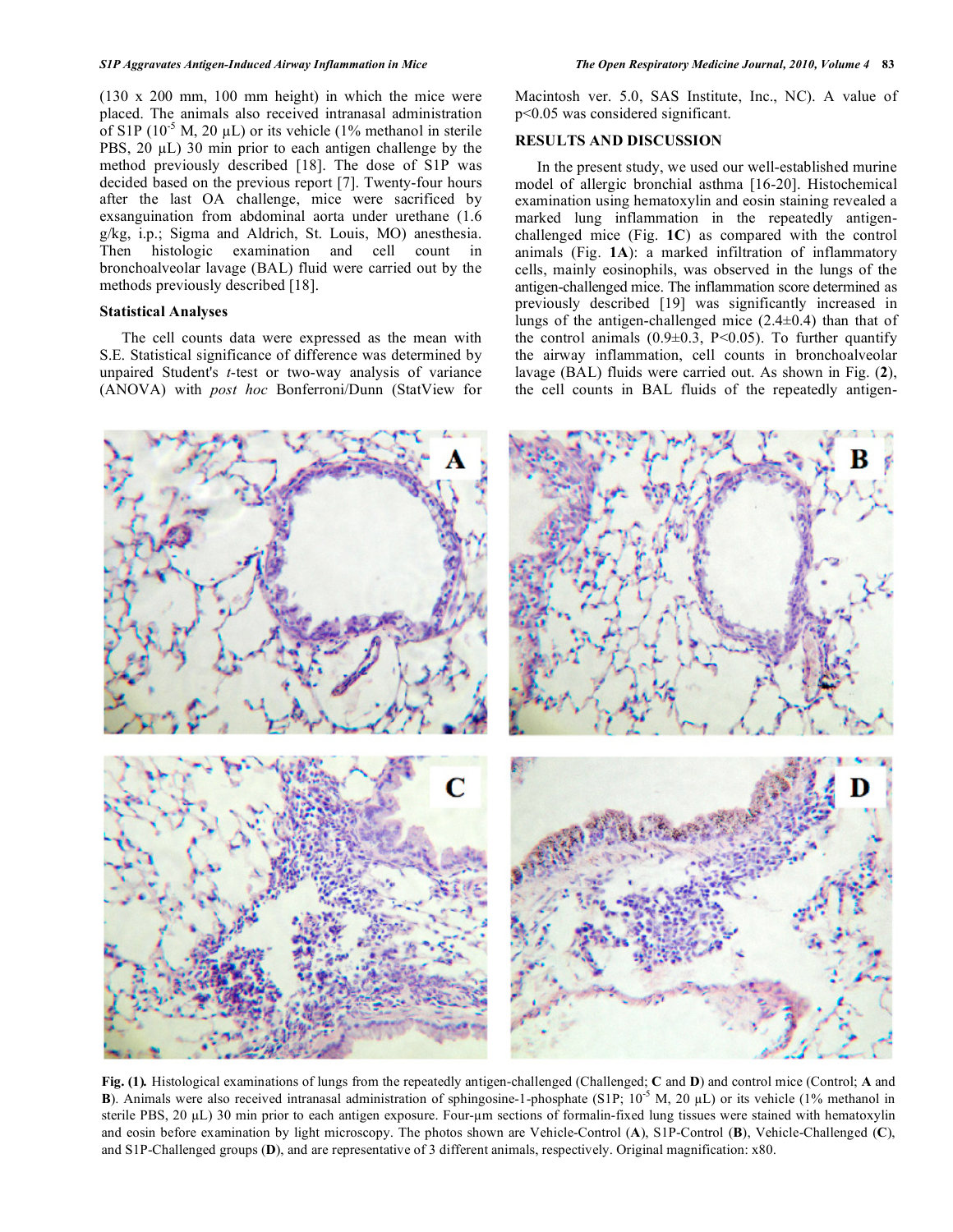challenged mice were significantly increased as compared with those of the control group (Fig. **2**, Vehicle-Control *vs* Vehicle-Challenged groups; P<0.05). As previously reported [19, 20], most of the increased cells were eosinophils. The vehicle used had no effect on baseline lung histology and BAL cell counts and the airway inflammation induced by antigen exposure (data not shown).



**Fig. (2)***.* Effects of intranasally administered sphingosine-1 phosphate (S1P;  $10^{-5}$  M, 20  $\mu$ L) on cell number in bronchoalveolar lavage fluids (BALFs) obtained from control (Control) and repeatedly antigen-challenged (Challenged) mice. Each column represents the mean with SEM from 3 (Vehicle-Control) and 5 (the others) different animals. \**P* < 0.05 *vs* Vehicle-Control and \*\*\**P* < 0.001 *vs* S1P-Challenged by Bonferroni/Dunn's test. The antigeninduced increase in cell number was significantly augmented by the S1P treatment (Vehicle-Challenged *vs* S1P-Challenged,  $H^*P < 0.01$ by Bonferroni/Dunn's test).

 Recently, an involvement of sphingosine-1-phosphate (S1P) in the pathogenesis of allergic bronchial asthma has been suggested by the fact that S1P levels are elevated in the airways of asthmatics [7]. The current study revealed that, although the S1P administration alone had no effect on the lung histology (Fig. **1A**, **B**) and the BAL cell counts in control animals (Fig. **2**, Vehicle-Control *vs* S1P-Control), administration of S1P prior to each antigen challenge aggravated the antigen-induced increase in BAL cell counts in mice (Fig. **2**, Vehicle-Challenged *vs* S1P-Challenged groups; P<0.01). Different cell counts using Diff-Quik staining [19] revealed that the cell composition in BAL fluids of the S1P-Challenged group (macrophages: 47.1±9.9%, eosinophils: 38.6±6.2%, lymphocytes: 12.1 $\pm$ 2.5%, and neutrophils: 2.2 $\pm$ 1.1%) was similar to that of the Vehicle-Challenged one  $(48.9 \pm 10.1\%, 37.8 \pm 5.6\%,$ 

 $11.1\pm2.2\%$  and  $2.2\pm1.2\%$ , respectively). An increase in the inflammation score was also observed in the lungs of the S1P-Challenged group  $(2.8\pm0.5)$ , although the difference was not statistically significant when compared with that of the Vehicle-Challenged one  $(2.4\pm0.4, P>0.05)$ . The results that S1P aggravated antigen-induced airway inflammation might be consistent with the previous report that pharmacological inhibition of sphingosine kinase (SphK) attenuated airway inflammation in mouse experimental asthma [9]. It is thus possible that endogenously released S1P is one of the mediators that play significant roles in the initiation and/or progression of allergic bronchial asthma.

 Contrary to our results, Idzko and colleagues [14] reported that an intratracheal instillation of FTY720, an S1P receptor agonist, or S1P itself prior to each antigen inhalation abolished inflammatory cells infiltration into the airways in the BALB/c mice. Although the reason for the discrepancy is not known for certain, differences in the experimental conditions, such as difference in the protocols for antigen sensitization and inhalation, difference in the concentration and volume of S1P solution (20  $\mu$ L of 10<sup>-5</sup> M currently *vs* 80  $\mu$ L of 10<sup>-6</sup> M in their study), and/or difference in the administration route of S1P (intranasally *vs* intratracheally, respectively), might be involved in it. While S1P and/or S1P receptor agonists, such as FTY720, have been suggested as a novel therapeutic strategy for airway inflammation [14, 21], further studies are required for making clear the exact role of S1P in the pathogenesis of allergic bronchial asthma.

 In summary, the intranasal application of S1P caused an aggravation of airway inflammation induced by antigen exposure in a mouse model of allergic bronchial asthma. The results might raise a caution for clinical use of S1P receptor agonists, such as FTY720, in asthma treatment.

#### **CONFLICT OF INTEREST STATEMENT**

 None of the authors have a financial relationship with a commercial entity that has an interest in the subject of this manuscript.

#### **REFERENCES**

- [1] Eder W, Ege MJ, von Mutius E. The asthma epidemic. N Engl J Med 2006; 355: 2226-35.
- [2] Ohmori T, Yatomi Y, Osada M, *et al*. Sphingosine 1-phosphate induces contraction of coronary artery smooth muscle cells *via*  S1P2. Cardiovasc Res 2003; 58: 170-7.
- [3] Lorenz JN, Arend LJ, Robitz R, Paul RJ, MacLennan AJ. Vascular dysfunction in S1P2 sphingosine 1-phosphate receptor knockout mice. Am J Physiol Regul Integr Comp Physiol 2007; 292: R440-6.
- [4] Murakami A, Takasugi H, Ohnuma S, *et al*. Sphingosine 1 phosphate regulates vascular contraction *via* S1P3 receptor: investigation based on a new S1P3 receptor antagonist. Mol Pharmacol 2010; 77: 704-13.
- [5] Song HJ, Choi TS, Chung FY, *et al*. Sphingosine 1-phosphateinduced signal transduction in cat esophagus smooth muscle cells. Mol Cells 2006; 21: 42-51.
- [6] Hu W, Mahavadi S, Huang J, Li F, Murthy KS. Characterization of S1P1 and S1P2 receptor function in smooth muscle by receptor silencing and receptor protection. Am J Physiol Gastrointest Liver Physiol 2006; 291: G605-10.
- [7] Ammit AJ, Hastie AT, Edsall LC, *et al*. Sphingosine 1-phosphate modulates human airway smooth muscle cell functions that promote inflammation and airway remodeling in asthma. FASEB J 2001; 15: 1212-4.